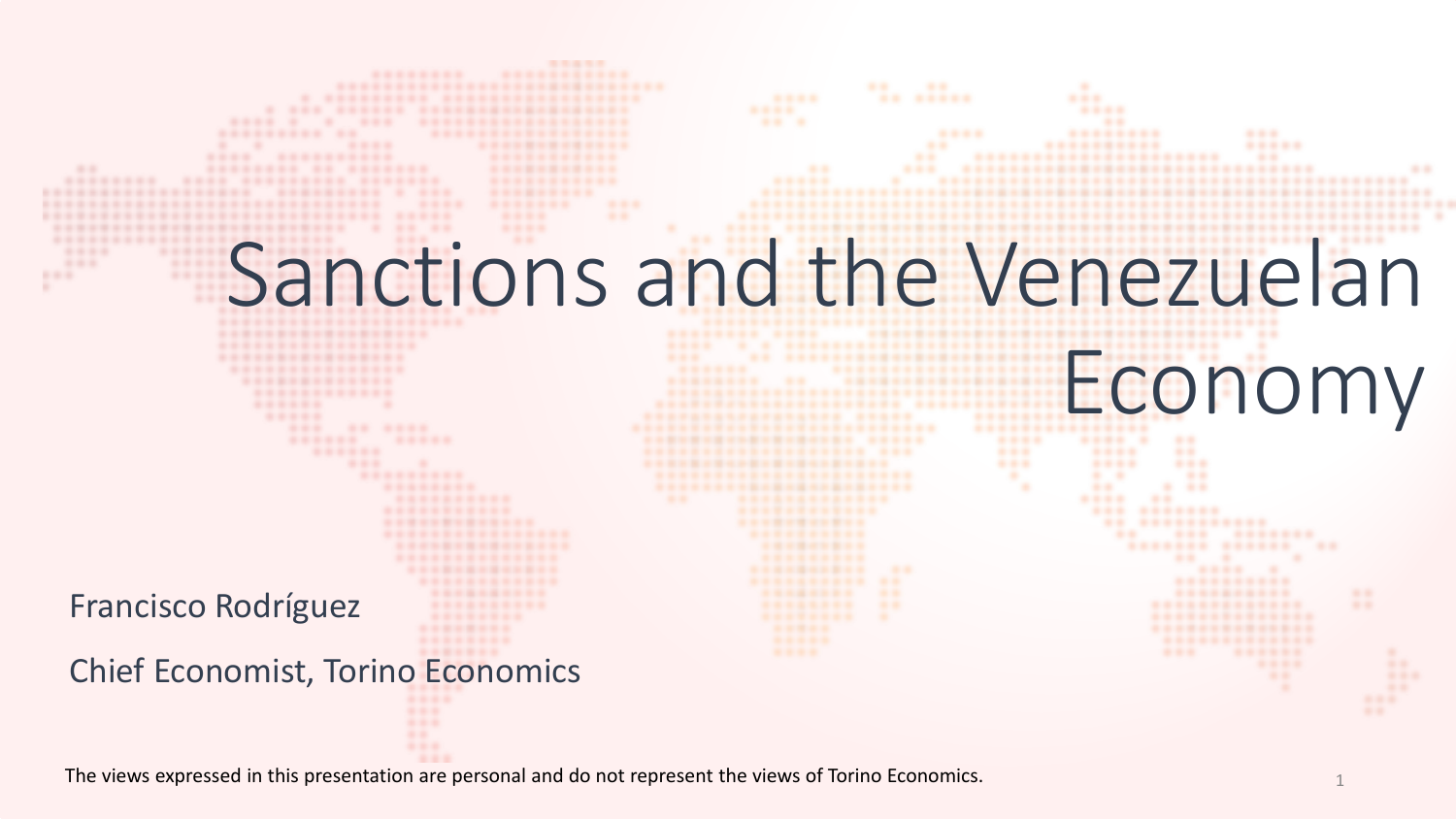### Crisis and sanctions

- Venezuela is suffering the deepest contraction in LatAm history.
- The start of Venezuela's economic slide certainly preceded sanctions.
- This does not disprove<br>that sanctions have had an effect. It only proves that it is not the single cause.

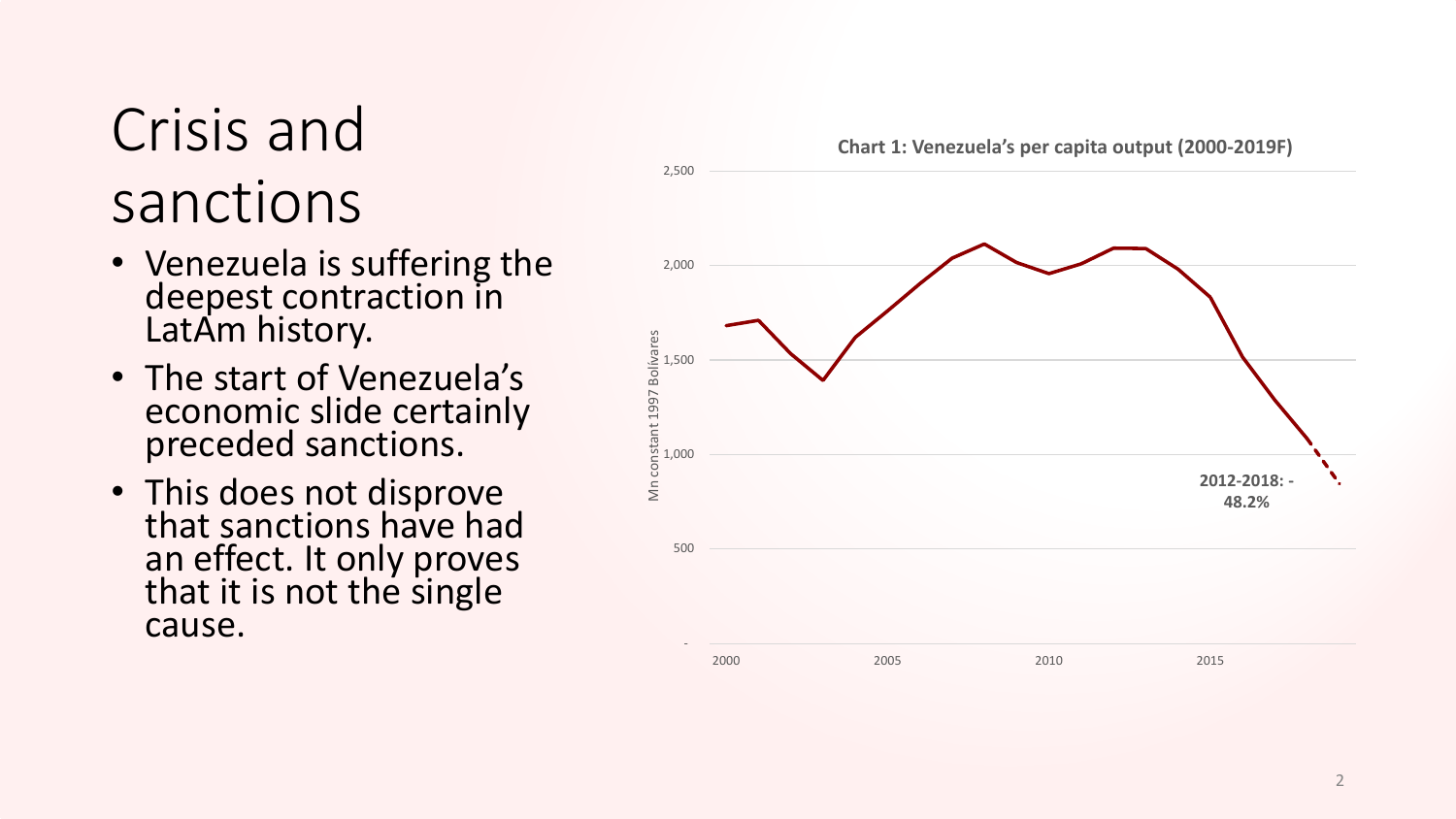#### What caused Venezuela's crisis?

- Much of the debate around the country's crisis revolves around the question of whether sanctions or policies caused the crisis.
- This question is not correctly posed, since social and economic phenomena are multi-causal.
- Sanctions and policies both have had a negative effect on economic performance. Thus they have both caused the country's crisis.
- Since poor policies predate sanctions, we can say that policies gave rise to the crisis, and that sanctions exacerbated it.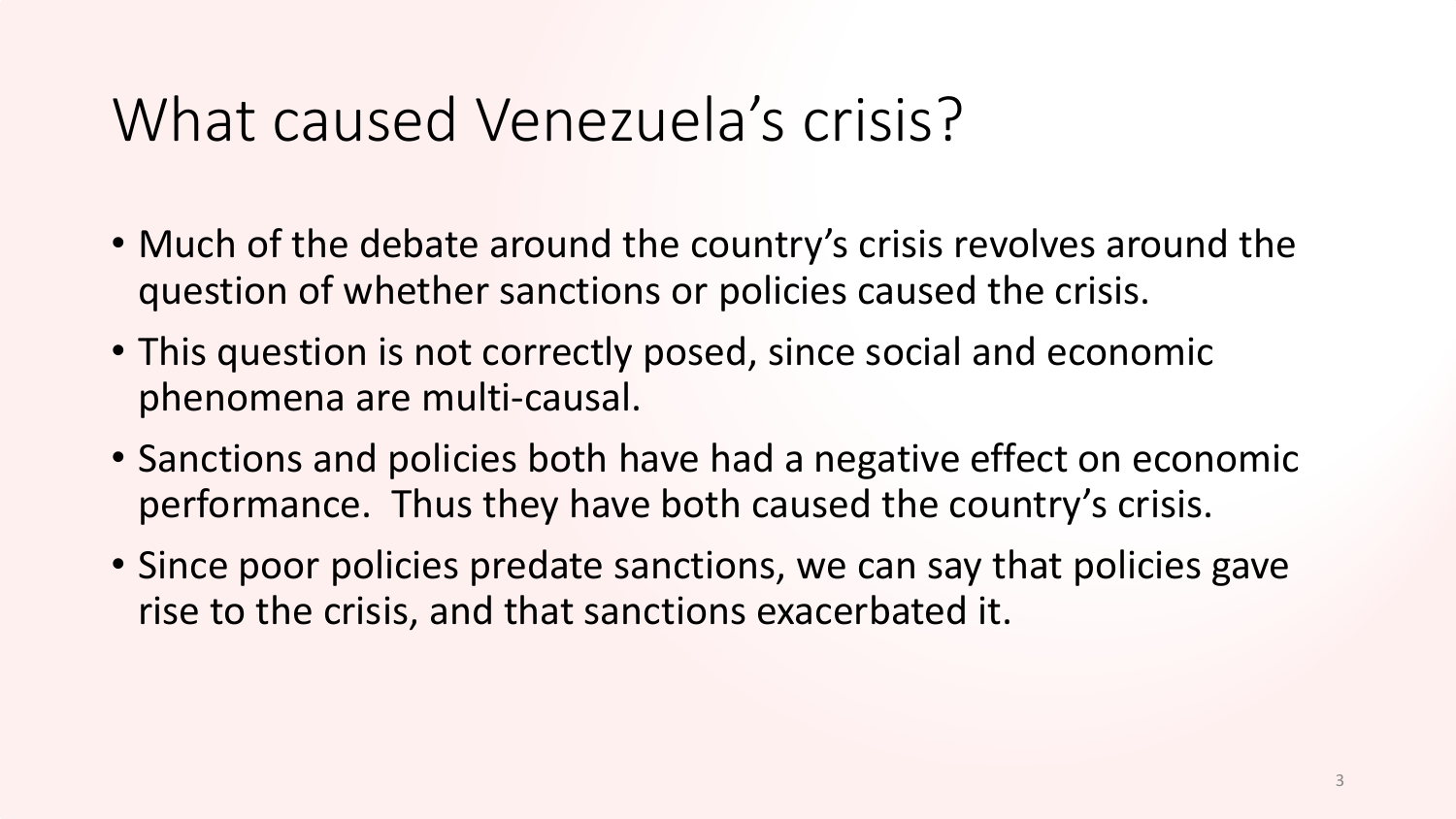#### Oil and the Venezuelan economy

- Oil represents more than 90% of the country's export revenue. Gold and other state-controlled activities account for most of the rest.
- Most non-oil activity is what is made possible with the foreign currency obtained through oil exports.
- There is no simple way to starve the government of resources without at the same time starving the nation's economy.



#### **Chart 2: Quarterly non-oil GDP and non-oil imports** (y-o-y growth rates)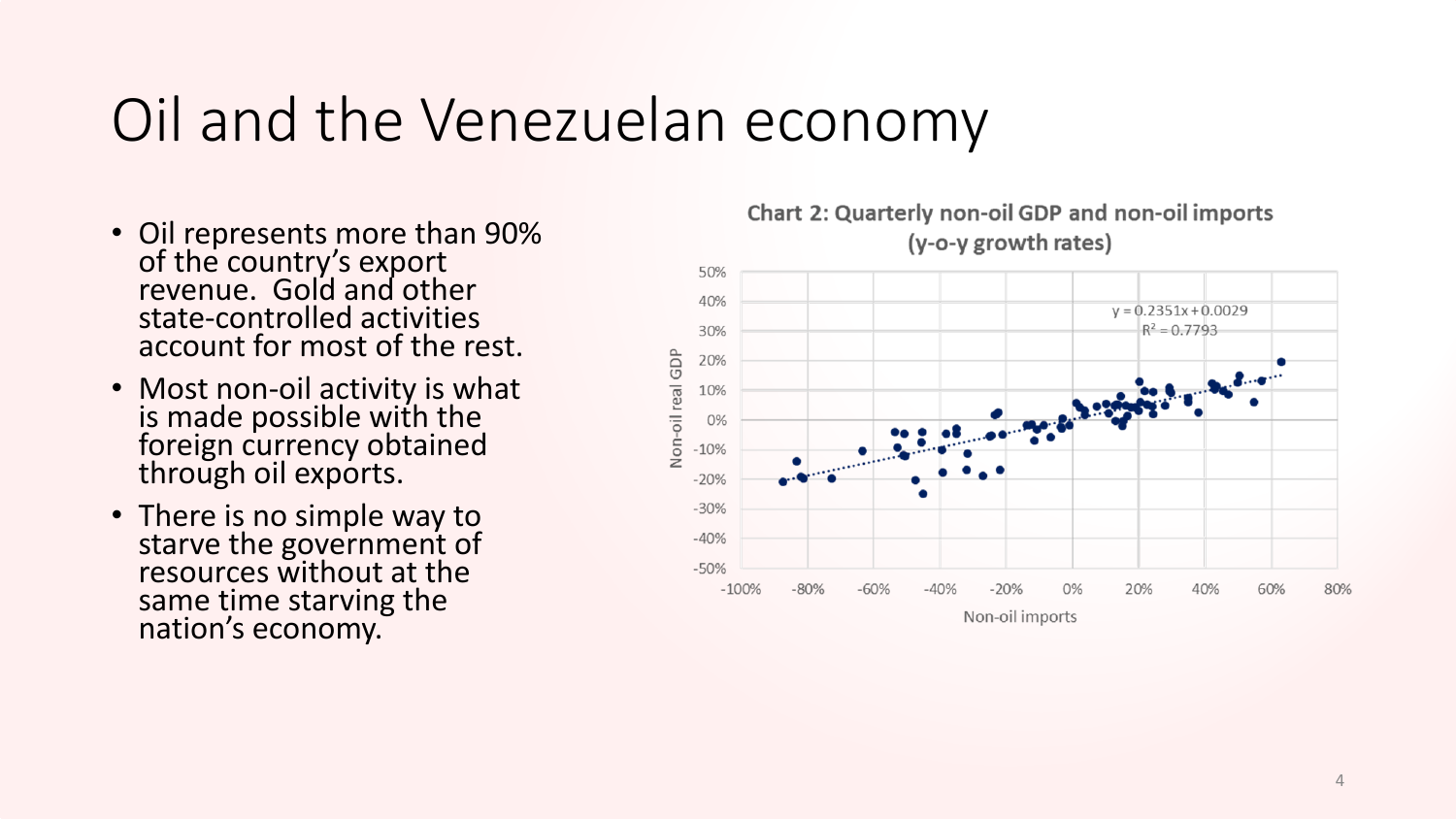#### Drivers of collapse

- Decline in living standards was caused by low oil prices, décline in oil output.
- Economy was unprepared to handle negative terms of trade shock.
- This was due to lack of government savings and accumulation of debt during the boom.

Chart 3: Venezuelan Oil Exports and Prices

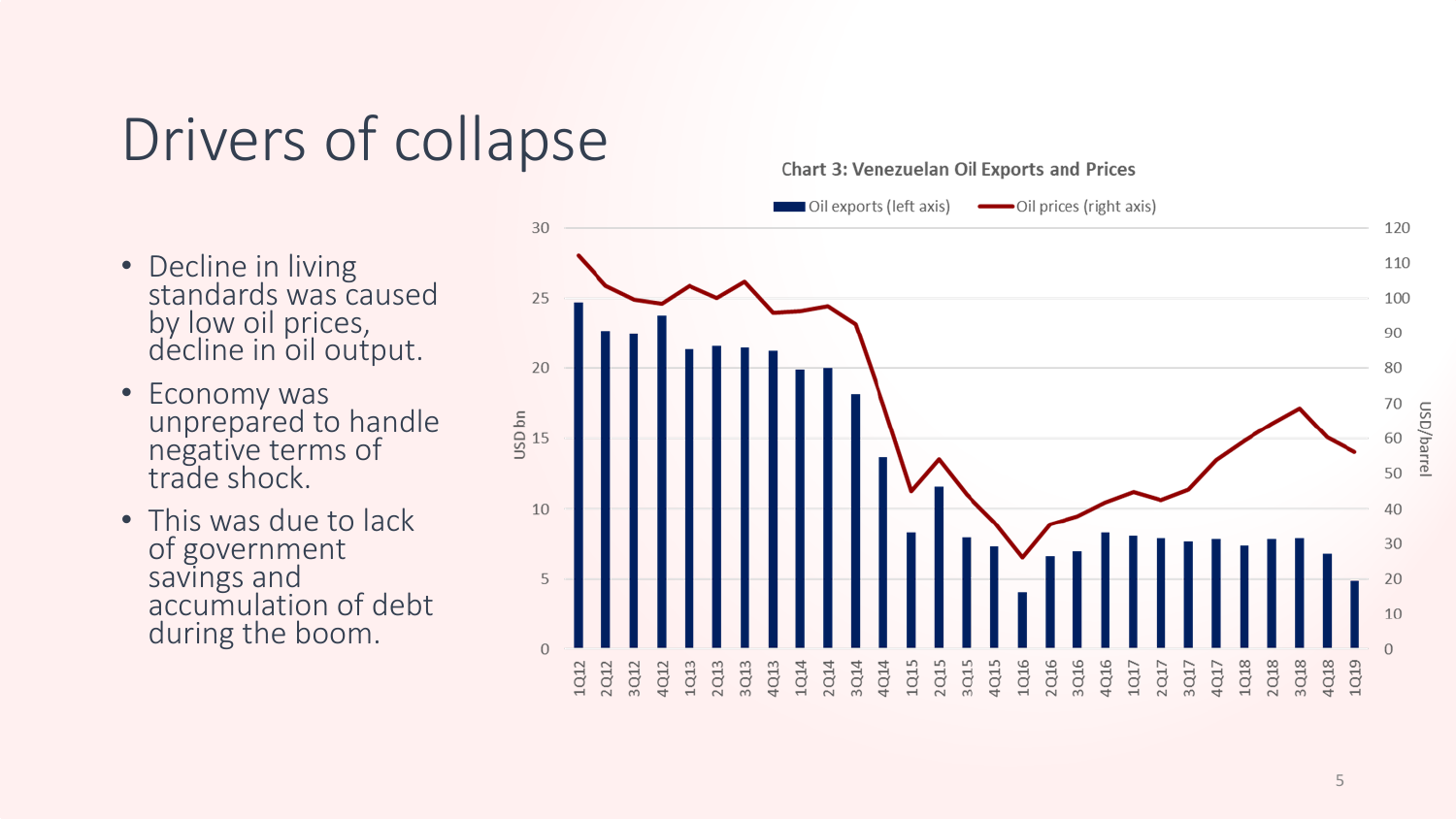### Sanctions and oil production

- Oil output began declining in 2016, but rate of decline accelerated after sanctions on August of 2017
- Econometric estimates: 2017 financial sanctions cost \$17bn/year
- 2019 oil sanctions are estimated to cost an additional \$10bn/year.

**Chart 5:** Venezuela and synthetic control production, 2005-2018



Chart displays the evolution of oil production in Venezuela and a synthetic control group. The synthetic control group is created by the method of Abadie, Diamond and Hainmueller (2010). Pre-treatment period begins in September of 2005 and thus has a 12-year length. Controls include domestic oil consumption, per capita GDP, refining capacity, oil reserves and the Polity Index. All variables except for the polity index are represented in logs. Donor pool includes all non-sanctioned countries with a per capita GDP of less than USD 40,000 in 2014.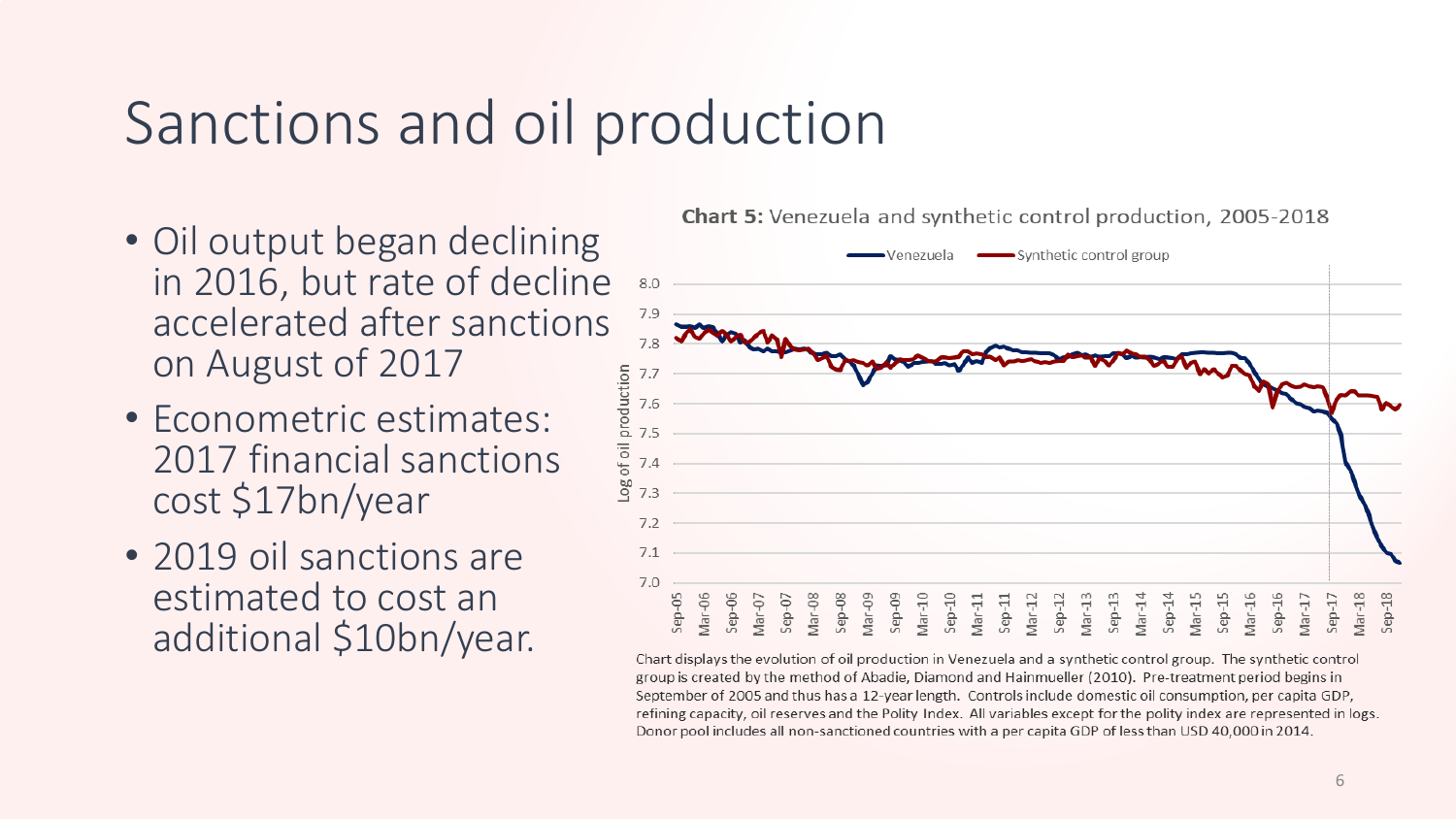#### Oil production collapses happen in wars, strikes

| <b>Rank</b>    | <b>Country</b>   | <b>Initial</b><br>month | <b>Production at</b><br>initial month<br>(tbd) | <b>Final</b><br>month    | <b>Production at   Number</b><br>final month<br>(tbd) | <b>of</b><br>months | Decline   Decline  <br>(tbd) | $(\%)$          | Key events                        |
|----------------|------------------|-------------------------|------------------------------------------------|--------------------------|-------------------------------------------------------|---------------------|------------------------------|-----------------|-----------------------------------|
|                | Libya            | $Jan-10$                | 1,710                                          | Aug-11                   | 20                                                    | 19                  | (1,690)                      | $-98.8%$        | Intrastate war                    |
| $\overline{2}$ | <i>Iraq</i>      | $Apr-01$                | 2,879                                          | Apr $-03$                | 53                                                    | 24                  | (2,826)                      | $-98.2%$        | Interstate war                    |
| $\overline{3}$ | Libya            | $Jul-12$                | 1,600                                          | $Nov-13$                 | 210                                                   | 16                  | (1,390)                      | $-86.9%$        | Oil strike                        |
| $\overline{4}$ | Syria            | Aug- $11$               | 397                                            | Aug-13                   | 53                                                    | 24                  | (344)                        | $-86.6%$        | Intrastate war                    |
| 5              | Sudan            | $Jun-11$                | 460                                            | $Apr-12$                 | 64                                                    | 10                  | (396)                        | $-86.1%$        | Interstate war                    |
| 6              | Yemen            | $Jul-13$                | 135                                            | $Jul-15$                 | 22                                                    | 24                  |                              | $(113) - 83.7%$ | Interstate war                    |
| 7              | Venezuela        | <b>Oct-02</b>           | 2,995                                          | <b>Jan-03</b>            | 594                                                   | 3 <sup>1</sup>      | (2,401)                      | $-80.2%$        | Oil and national strikes          |
| 8              | Libya            | Oct-14                  | 850                                            | $Feb-15$                 | 250                                                   | $\overline{4}$      | (600)                        | $-70.6%$        | Intrastate war                    |
| 9              | Yemen            | $Jan-11$                | 308                                            | $Mar-12$                 | 102                                                   | 14                  | (206)                        | $-66.9%$        | Intrastate war                    |
| 10             | <b>Venezuela</b> | <b>Jun-17</b>           | 1,955                                          | $\sqrt{\mathsf{May-19}}$ | 741                                                   | 23                  | $(1,2\overline{14})$         | $-62.1%$        | US sanctions and political crisis |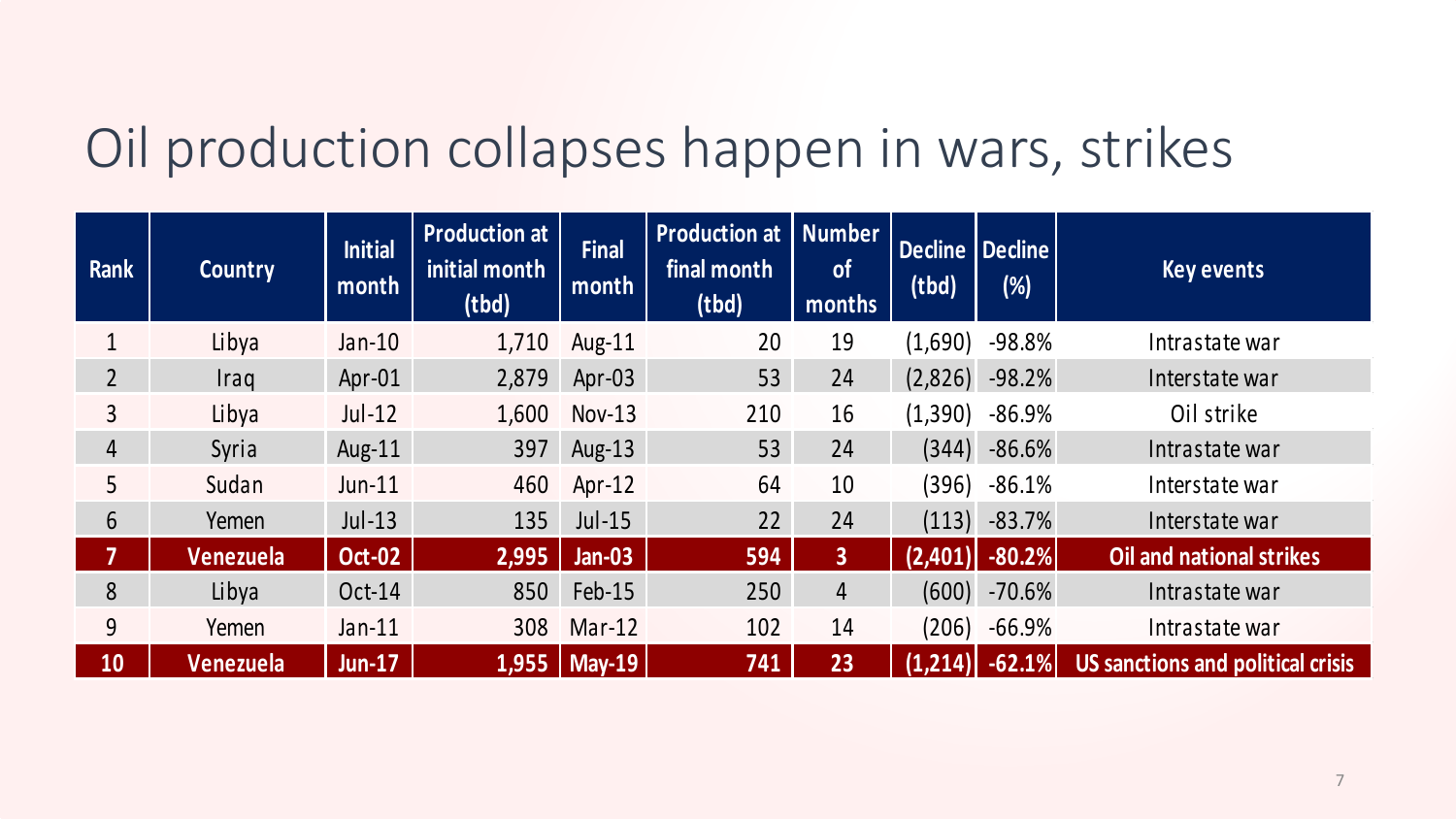#### Effect of oil sanctions in other economies

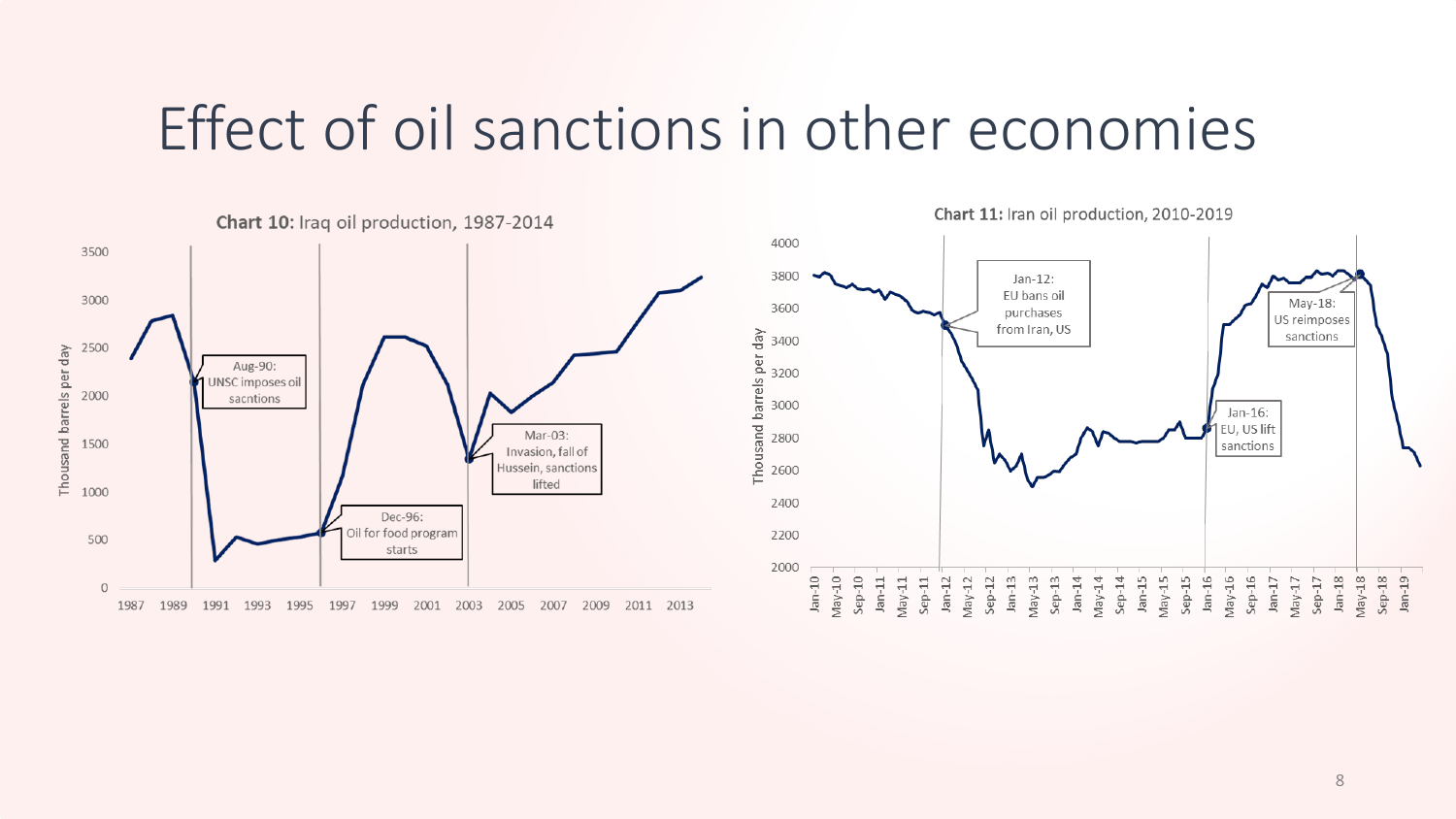## A dangerous import contraction

- April imports fell to \$303mn, 53% from 2018, 92% from 2012.
- In the three months after sanctions, imports have fallen 63% with respect to last year.
- Harvest is falling by around 50 percent as a result of gasoline scarcity.
- This will imply a massive curtailment of food consumption.

Importaciones mensuales reportadas por socios comerciales, 2013 - 19